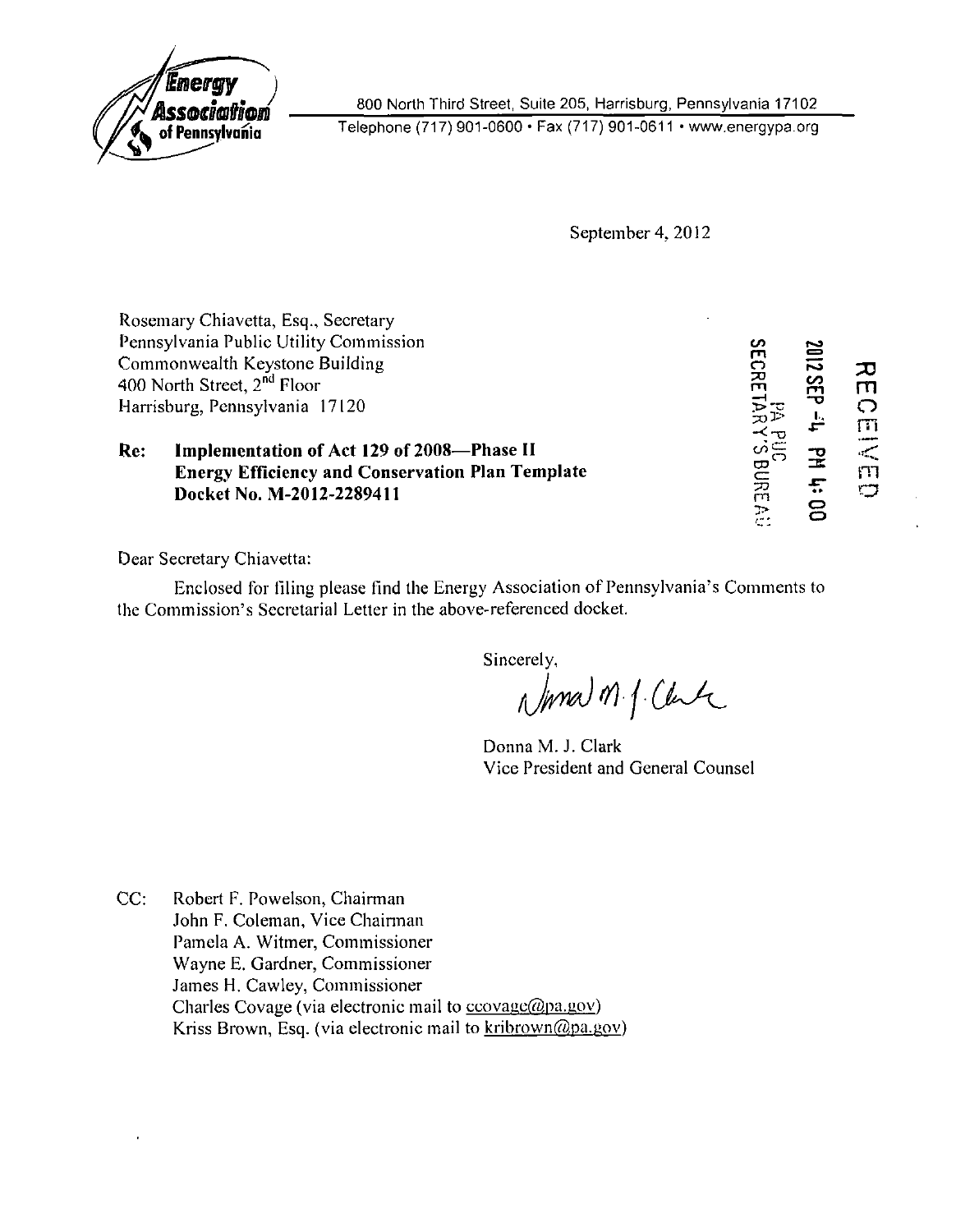## BEFORE THE PENNSYLVANIA PUBLIC UTILITY COMMISSION

| Implementation of Act 129 of 2008 -       |                      |                           |
|-------------------------------------------|----------------------|---------------------------|
| Phase II                                  |                      | Docket No. M-2012-2289411 |
| <b>Energy Efficiency and Conservation</b> | $\ddot{\phantom{1}}$ |                           |
| Plan Template                             |                      |                           |

# **COMMENTS OF**  $\begin{matrix} 1 & 1 & 1 \ 2 & 3 & 5 \ 2 & 3 & 6 \end{matrix}$ **<br>
COMMENTS OF PENNSYLVANIA**<br> **COMMISSION'S AUGUST 17, 2012 THE ENERGY ASSOCIATION OF PENNSYLVANIA TO THE COMMISSION'S AUGUST 17, 2012**  $\begin{array}{ccc}\n\mathbb{R}^{\omega} & \mathbb{R}^{\omega} & \mathbb{R}^{\omega} \\
\mathbb{R} & \mathbb{R}^{\omega} & \mathbb{R}^{\omega}\n\end{array}$   $\begin{array}{ccc}\n\mathbb{R}^{\omega} & \mathbb{R}^{\omega} & \mathbb{R}^{\omega} \\
\mathbb{R} & \mathbb{R}^{\omega}\n\end{array}$ **SECRETARIAL LETTER AT M-2012-2289411**  $\underset{\substack{\text{def}\\ \text{odd}\\ \text{odd}}}$   $\underset{\substack{\text{def}\\ \text{odd}}}$   $\underset{\substack{\text{def}\\ \text{odd}}}$   $\underset{\substack{\text{def}\\ \text{odd}}}$   $\underset{\substack{\text{def}\\ \text{odd}}}$   $\underset{\substack{\text{def}\\ \text{odd}}}$   $\underset{\substack{\text{def}\\ \text{odd}}}$   $\underset{\substack{\text{def}\\ \text{odd}}}$   $\underset{\substack{\text{def}\\ \text{odd}}}$   $\underset{\sub$

m

**2. 7 回** 

 $\overline{\widetilde{z}}$   $\overline{z}$ 

### Introduction

On August 17, 2012, the Pennsylvania Public Utility Commission ("PUC,; issued a Secretarial Letter in the above-referenced Act 129 proceeding requesting comments on the proposed filing template for the Energy Efficiency and Conservation ("EE&C") Phase II Program. The proposed temperature is to be used by all EDCs subject to Act 129 in preparing and subsect to Act 129 in preparing the  $\sim$ Phase II EE&C Plans.

The Energy Association of Pennsylvania ("EAP" or "Association") generally agrees with the Commission's Phase II EE&C Plan template as proposed, but respectfully submits the following comments on behalf of its Pennsylvania electric distribution company ("EDC") members subject to Act  $129<sup>1</sup>$ .

 $<sup>1</sup>$  EAP member electric distribution members ("EDCs") subject to Act 129 include Duquesne Light Company, Metropolitan Edison</sup> Company, PECO Energy Company, Pennsylvania Electric Company, Pennsylvania Power Company, PPL Electric Utilities Corporation, and West Penn Power Company.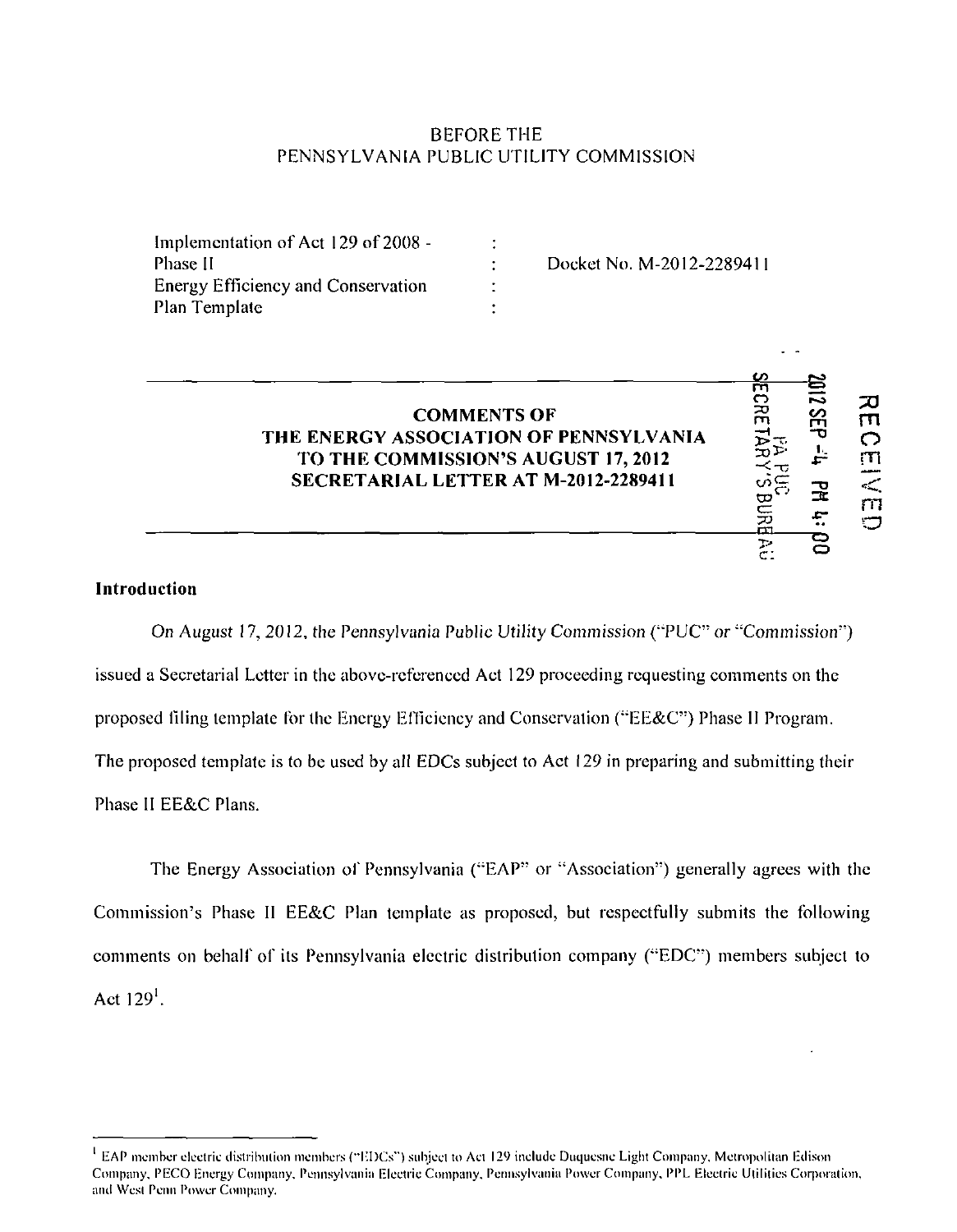#### **Comments**

The Phase II EE&C template proposed by the Commission is essentially comparable to the Phase 1 template with revisions reflecting modifications set forth in the recent Phase 11 Implementation Order entered August 3, 2012 at Docket No. M-2012-2289411. EAP offers the following comments and further supports comments filed by its EDC members subject to Act 129 to the instant Secretarial Letter.

With respect to the Commission directive that Phase II EE&C Plans should be designed to achieve at least 25% of the targeted reduction in each program year, see Phase II Implementation Order at p. 28, EAP proposes that any information provided to demonstrate design compliance should not be set forth at "Section 3. Program Description". EAP believes that the intent of this requirement is to design the entire plan to achieve at least 25% of the mandated reduction per program year, not that each program or measure design must meet this standard. Accordingly, EAP suggests that a description of how the overall Plan is designed to achieve 25% of the reduction target each year is better situated in either Section 1 or Section 4 of the Plan.

Additionally, EAP suggests that in describing programs under Section 3, EDCs include ranges of projected rebates in the Phase II EE&C Plans. The inclusion of rebate ranges in the Plan would avoid the need for frequent and costly petitions to modify EE&C Plans to reflect revised rebates. Since it is nearly impossible to predict or control the exact number of rebates for program measures, allowing the inclusion of reasonable ranges for these rebates would provide needed flexibility and curtail unnecessary and costly Plan revisions. Moreover, since the proposed ranges would be included in EDC Phase II EE&C Plan filing, stakeholders would have the opportunity to review and comment on the EDC's proposed ranges and the Commission would likewise review and approve these ranges if found to be reasonable.